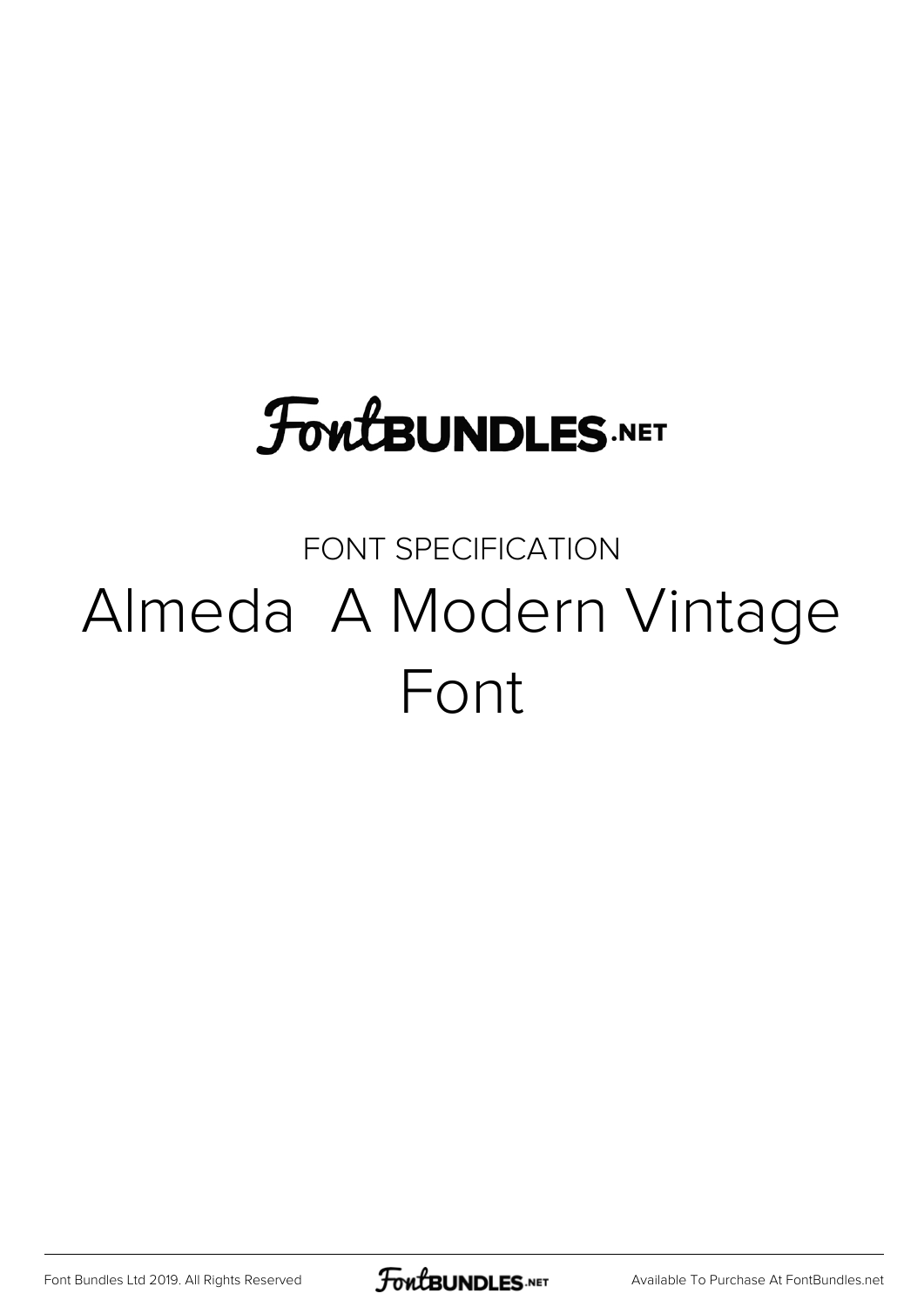#### Almeda - Regular

**Uppercase Characters** 

## ABCDEFGH9JKL MNO PQRSTUSWXYZ

Lowercase Characters

## ABCDEFGHIJKLMNOPQRST UVWXYZ

**Numbers** 

#### 0123456789

Punctuation and Symbols



All Other Glyphs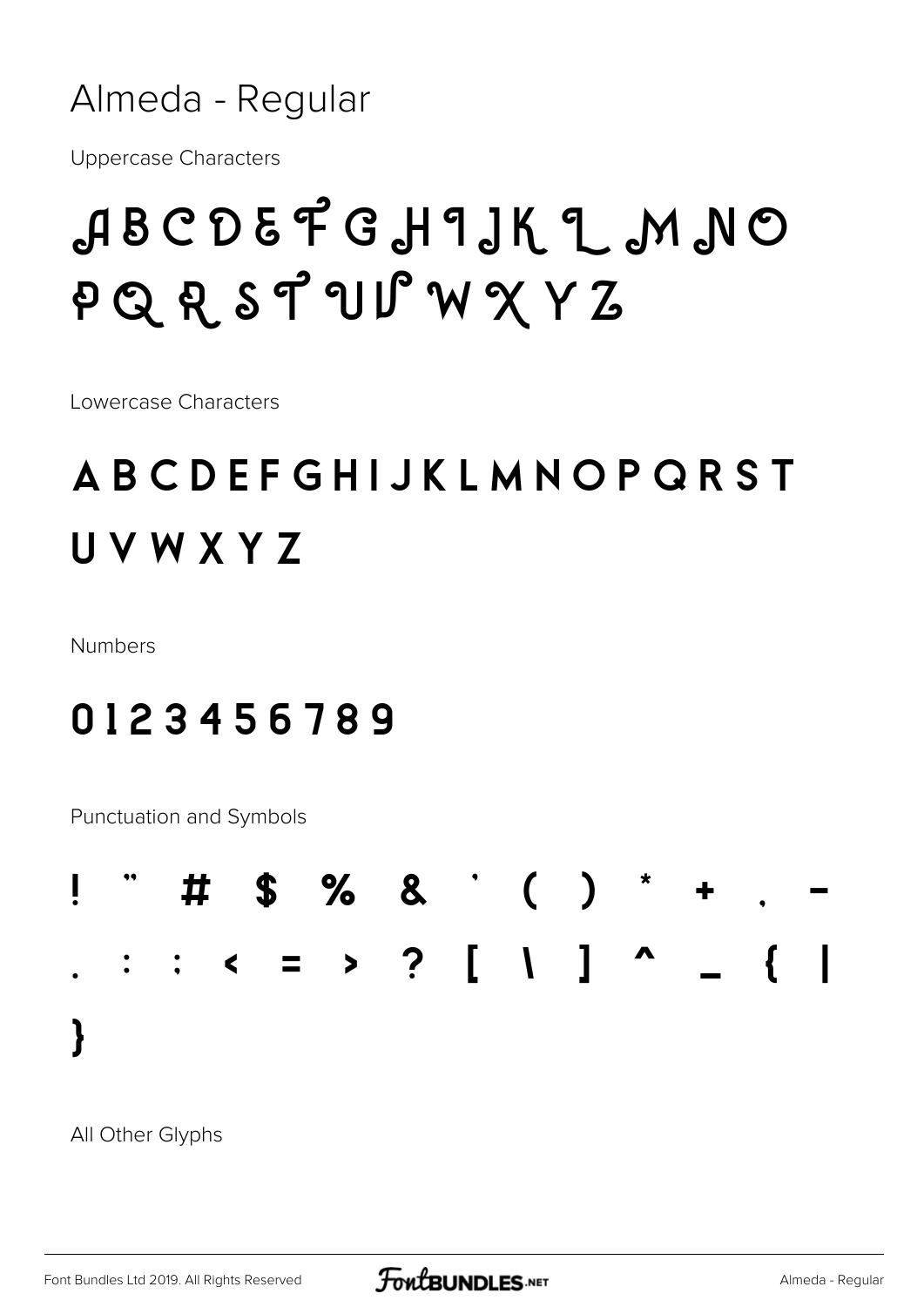|  |  |  | $\dot{3}$ $\dot{2}$ $\partial_{0}$ $\dot{R}$ $\ddot{R}$ $\dot{R}$ $\dot{R}$ $\dot{R}$ $\dot{R}$                            |  |
|--|--|--|----------------------------------------------------------------------------------------------------------------------------|--|
|  |  |  | $\dot{\xi}$ $\dot{\xi}$ $\ddot{\xi}$ $\dot{\eta}$ $\dot{\eta}$ $\ddot{\eta}$ $\ddot{\eta}$ $\ddot{\delta}$ $\ddot{\delta}$ |  |
|  |  |  | 0 0 0 0 0 0 1 1 1                                                                                                          |  |
|  |  |  | ÜÝS À Á Ã Ã Ä Å                                                                                                            |  |
|  |  |  | ÆÇÈ É Ë Ë İ İ                                                                                                              |  |
|  |  |  | Ï Đ Ñ Ò Ó Ô Õ Ö O                                                                                                          |  |
|  |  |  | Ù Ú Ũ Ü Ý Ÿ Œ Œ Š                                                                                                          |  |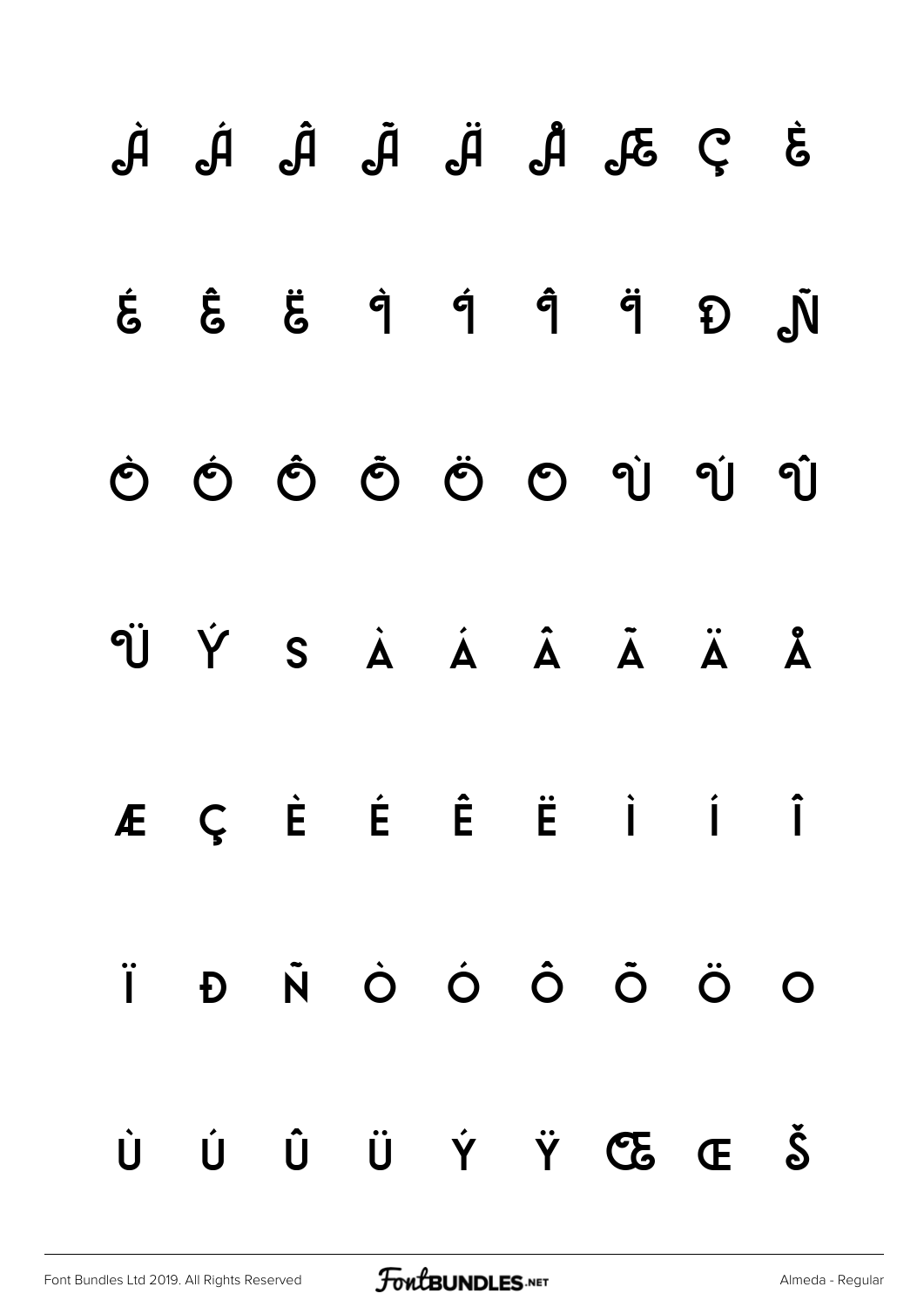|  | $\check{S}$ $\check{Y}$ $\check{Z}$ $\check{Z}$ $\vdots$ $\vdots$ |  |               |  |       |
|--|-------------------------------------------------------------------|--|---------------|--|-------|
|  |                                                                   |  | Z Y X W Y U T |  |       |
|  | S R Q P O N M                                                     |  |               |  | $b$ K |
|  | J H G F E D C B A                                                 |  |               |  |       |
|  | Ñ Ò Ó Ô Õ Ö Œ Š À                                                 |  |               |  |       |
|  | Á Â Ã Ä Å Å Æ Ç Đ È                                               |  |               |  |       |
|  | É Ê Ë U U U U U Y Y                                               |  |               |  |       |